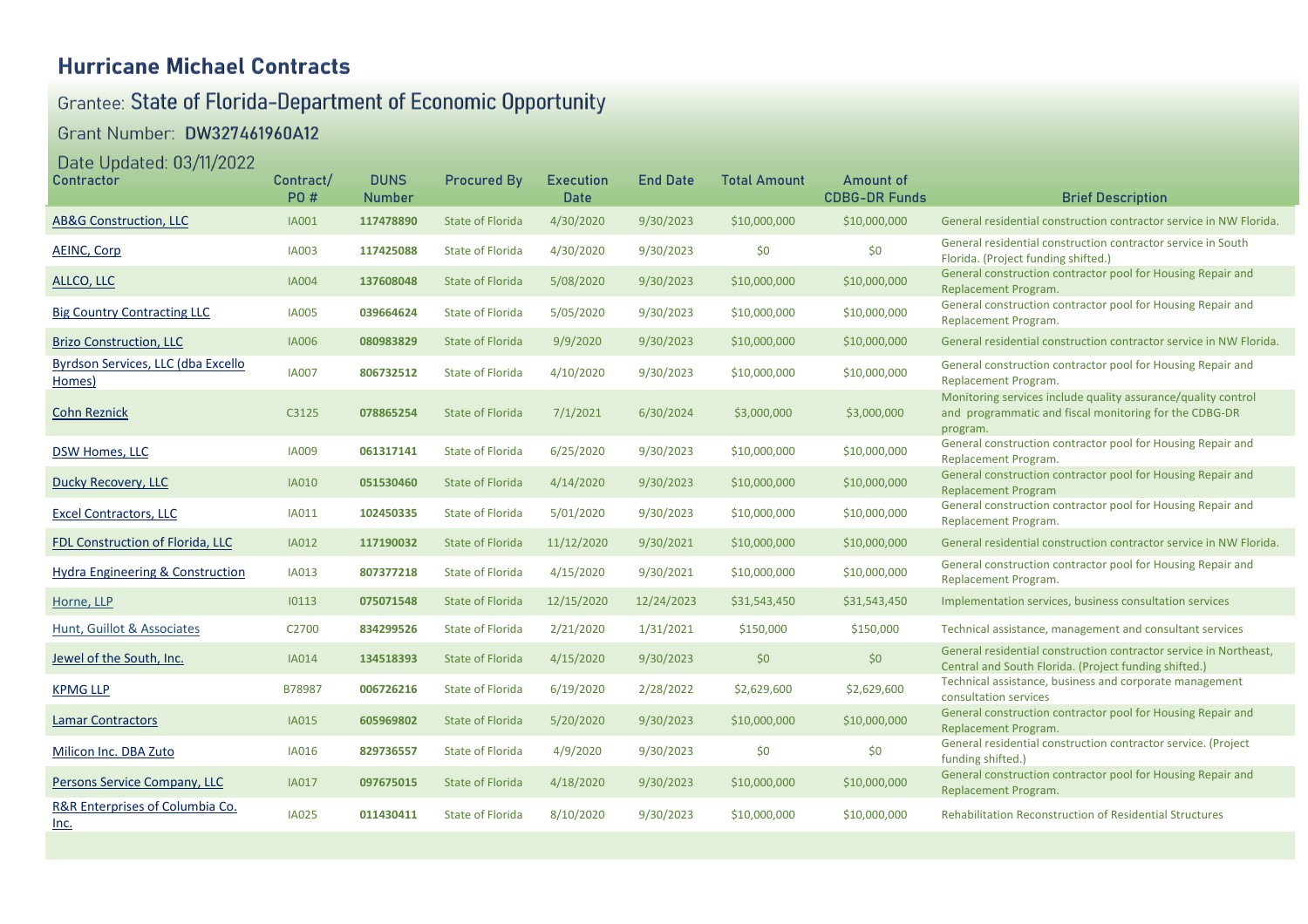| <b>Contractor</b>                       | Contract/<br><b>PO#</b> | <b>DUNS</b><br>Number | <b>Procured By</b>      | <b>Execution</b><br><b>Date</b> | <b>End Date</b> | Total Amount | Amount of<br><b>CDBG-DR Funds</b> | <b>Brief Description</b>                                                                                           |
|-----------------------------------------|-------------------------|-----------------------|-------------------------|---------------------------------|-----------------|--------------|-----------------------------------|--------------------------------------------------------------------------------------------------------------------|
| <b>Regional Enterprises, LLC</b>        | <b>IA024</b>            | 074756114             | <b>State of Florida</b> | 7/30/2020                       | 9/30/2023       | \$10,000,000 | \$10,000,000                      | General construction contractor pool for Housing Repair and<br>Replacement Program.                                |
| <b>RSM US</b>                           | <b>B81BA9</b>           | 010809061             | <b>State of Florida</b> | 10/5/2020                       | 10/4/2021       | \$999,820    | \$999,820                         | Technical assistance, business and corporate management<br>consultation services                                   |
| <b>Schutts &amp; Bowen</b>              | C <sub>2723</sub>       | 124699187             | State of Florida        | 4/7/2020                        | 4/18/2021       | \$130,000    | \$130,000                         | Legal services including review, analysis and drafting contracts and<br>procurements for CDBG-DR projects.         |
| SLSCO, LTD                              | <b>IA018</b>            | 828782735             | State of Florida        | 4/16/2020                       | 9/30/2023       | \$10,000,000 | \$10,000,000                      | General construction contractor pool for Housing Repair and<br>Replacement Program.                                |
| <b>Stonewater, Inc.</b>                 | IA019                   | 113010701             | <b>State of Florida</b> | 6/30/2020                       | 9/30/2023       | \$10,000,000 | \$10,000,000                      | General residential construction contractor service.                                                               |
| <b>Strategic Digital Services</b>       | C <sub>2699</sub>       | 027042497             | <b>State of Florida</b> | 3/27/2020                       | 7/9/2021        | \$1,460,282  | \$1,460,282                       | Outreach and public awareness of the CDBG-DR programs to<br>property owners in areas impacted by Hurricane Michael |
| Thompson Construction Group, Inc.       | <b>IA021</b>            | 154215818             | <b>State of Florida</b> | 4/30/2020                       | 9/30/2023       | \$10,000,000 | \$10,000,000                      | General residential construction contractor services.                                                              |
| Timberline Construction Group, LLC      | <b>IA022</b>            | 080874137             | State of Florida        | 9/10/2019                       | 9/30/2023       | \$10,000,000 | \$10,000,000                      | General residential construction contractor services.                                                              |
| University of Central Florida           | B4ACB8                  | 81088848              | <b>State of Florida</b> | 3/4/2019                        | 1/31/2020       | \$37,297     | \$37,297                          | Impact and unmet needs assessment for Hurricane Michael                                                            |
| <b>Westerfeld Construction by Glick</b> | <b>IA023</b>            | 032472988             | <b>State of Florida</b> | 5/01/2020                       | 9/30/2023       | \$10,000,000 | \$10,000,000                      | General construction contractor pool for Housing Repair and<br>Replacement Program.                                |
| Windstorm                               | <b>IA026</b>            | 195169227             | <b>State of Florida</b> | 7/8/2020                        | 9/30/2023       | \$10,000,000 | \$10,000,000                      | General residential construction contractor service in NW Florida.                                                 |

#### Infrastructure Michael Subrecipient Agreements

| City of Apalachicola  | M0016 | 024717639 | State of Florida        | 1/28/2022 | 1/27/2025 | \$3,862,869.00 | \$3,862,869.00 | Avenues Stormwater Repair project, harden and improve the City's<br>stormwater infrastructure resiliency. |
|-----------------------|-------|-----------|-------------------------|-----------|-----------|----------------|----------------|-----------------------------------------------------------------------------------------------------------|
| City of Lynn Haven    | M0022 | 079857355 | State of Florida        | 2/14/2022 | 2/13/2025 | \$5,250,000.00 | \$5,250,000.00 | Repave roads, rehab water, sewer and stormwater lines along W<br>10 <sup>th</sup> Street.                 |
| <b>City of Parker</b> | M0009 | 958449712 | State of Florida        | 2/11/2022 | 2/10/2025 | \$763,454.26   | \$763,454.26   | Sewer Lining and rain Pan Installations Project for existing sewer<br>system infrastructure.              |
| City of Port St. Joe  | M0023 | 091657932 | <b>State of Florida</b> | 1/24/2022 | 1/23/2025 | \$9,799,572.00 | \$9,799,572.00 | 20 <sup>th</sup> Street Lift Station project, repair sewer lines and lift stations.                       |
| City of Wewahitchka   | M0018 | 016213527 | State of Florida        | 2/11/2022 | 2/10/2025 | \$884085.00    | \$884085.00    | Repair and replace water lines throughout the city.                                                       |
| Jackson County        | M0024 | 078309531 | State of Florida        | 2/14/2022 | 2/13/2025 | \$1,379,372.00 | \$1,379,372.00 | Replacement of Jackson County Correctional Facility roof.                                                 |

| <b>Workforce Recovery Training Michael Subrecipient Agreements</b> |       |           |                         |         |             |             |                                        |  |  |  |
|--------------------------------------------------------------------|-------|-----------|-------------------------|---------|-------------|-------------|----------------------------------------|--|--|--|
| Chipola College                                                    | M0030 | 122897023 | State of Florida        | Pending | \$1,732,576 | \$1,732,576 | Develop and execute workforce training |  |  |  |
| <b>Tallahassee Community College</b>                               | M0031 | 078327707 | <b>State of Florida</b> | Pending | \$2,990,313 | \$2,990,313 | Develop and execute workforce training |  |  |  |

Voluntary Home Buyout Subrecipient Agreements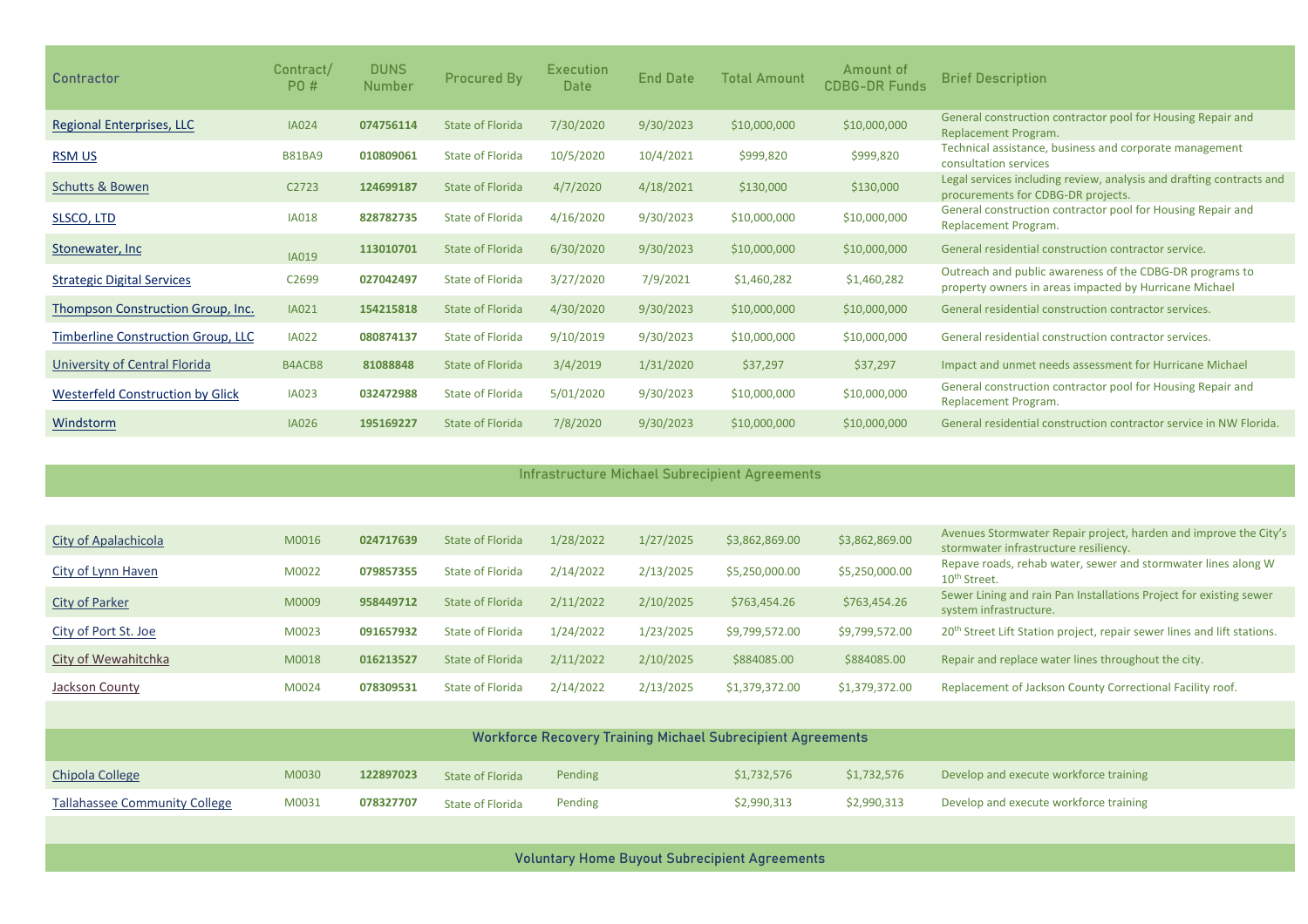| <b>Bay County</b>     | M0027 | 010501120 | State of Florida | Pending    |            | \$4,411,777 | \$4,411,777 | Acquisition, buyout and demolition of existing housing units that<br>meet required specifications. |
|-----------------------|-------|-----------|------------------|------------|------------|-------------|-------------|----------------------------------------------------------------------------------------------------|
| <b>Calhoun County</b> | M0029 | 117620302 | State of Florida | Pending    |            | \$3,000,000 | \$3,000,000 | Acquisition, buyout and demolition of existing housing units that<br>meet required specifications. |
| City of Panama City   | M0028 | 010503050 | State of Florida | 10/15/2021 | 10/14/2024 | \$5,000,000 | \$5,000,000 | Acquisition, buyout and demolition of existing housing units that<br>meet required specifications. |

|                              |            |           |                         |         | <b>Hometown Revitalization Michael Subrecipient Agreements</b> |             |                             |
|------------------------------|------------|-----------|-------------------------|---------|----------------------------------------------------------------|-------------|-----------------------------|
| <b>Calhoun County</b>        | M0037      | 117620302 | <b>State of Florida</b> | Pending | \$1,250,000                                                    | \$1,250,000 | Agreement pending execution |
| <b>City of Apalachicola</b>  | <b>TBA</b> | 024717639 | <b>State of Florida</b> | Pending | \$910,752                                                      | \$910,752   | Agreement pending execution |
| City of Apalachicola         | M0034      | 024717639 | <b>State of Florida</b> | Pending | \$4,414,686                                                    | \$4,414,686 | Agreement pending execution |
| <b>City of Bristol</b>       | <b>TBA</b> | 071982552 | <b>State of Florida</b> | Pending | \$1,916,320                                                    | \$1,916,320 | Agreement pending execution |
| <b>City of Callaway</b>      | <b>TBA</b> | 147760888 | <b>State of Florida</b> | Pending | \$1,288,728                                                    | \$1,288,728 | Agreement pending execution |
| <b>City of Chattahoochee</b> | M0040      | 010827970 | <b>State of Florida</b> | Pending | \$2,069,030                                                    | \$2,069,030 | Agreement pending execution |
| <b>City of Chipley</b>       | <b>TBA</b> | 087510293 | <b>State of Florida</b> | Pending | \$852,800                                                      | \$852,800   | Agreement pending execution |
| <b>City of Cottondale</b>    | <b>TBA</b> | 099701302 | <b>State of Florida</b> | Pending | \$1,691,221                                                    | \$1,691,221 | Agreement pending execution |
| City of Lynn Haven           | M0044      | 079857355 | <b>State of Florida</b> | Pending | \$4,300,000                                                    | \$4,300,000 | Agreement pending execution |
| City of Lynn Haven           | M0045      | 079857355 | <b>State of Florida</b> | Pending | \$1,100,000                                                    | \$1,100,000 | Agreement pending execution |
| <b>City of Marianna</b>      | <b>TBA</b> | 080829740 | <b>State of Florida</b> | Pending | \$7,368,343                                                    | \$7,368,343 | Agreement pending execution |
| <b>City of Panama City</b>   | <b>TBA</b> | 010503050 | <b>State of Florida</b> | Pending | \$1,781,237                                                    | \$1,781,237 | Agreement pending execution |
| <b>City of Panama City</b>   | <b>TBA</b> | 010503050 | <b>State of Florida</b> | Pending | \$4,420,698                                                    | \$4,420,698 | Agreement pending execution |
| City of Panama City          | M0051      | 010503050 | <b>State of Florida</b> | Pending | \$6,102,920                                                    | \$6,102,920 | Agreement pending execution |
| <b>City of Panama City</b>   | <b>TBA</b> | 010503050 | <b>State of Florida</b> | Pending | \$5,614,229                                                    | \$5,614,229 | Agreement pending execution |
| <b>City of Panama City</b>   | <b>TBA</b> | 010503050 | <b>State of Florida</b> | Pending | \$1,173,696                                                    | \$1,173,696 | Agreement pending execution |
| <b>City of Quincy</b>        | M0054      | 093596070 | <b>State of Florida</b> | Pending | \$2,949,438                                                    | \$2,949,438 | Agreement pending execution |
| <b>City of Springfield</b>   | <b>TBA</b> | 098373616 | <b>State of Florida</b> | Pending | \$5,000,000                                                    | \$5,000,000 | Agreement pending execution |
| <b>Jackson County</b>        | <b>TBA</b> | 078309531 | <b>State of Florida</b> | Pending | \$415,688                                                      | \$415,688   | Agreement pending execution |
| Panama City Beach            | M0048      | 018095984 | <b>State of Florida</b> | Pending | \$1,442,753                                                    | \$1,442,753 | Agreement pending execution |
| <b>Town of Bascom</b>        | <b>TBA</b> | <b>NA</b> | <b>State of Florida</b> | Pending | \$973,116                                                      | \$973,116   | Agreement pending execution |
| <b>Town of Campbellton</b>   | <b>TBA</b> | 044078998 | <b>State of Florida</b> | Pending | \$499,300                                                      | \$499,300   | Agreement pending execution |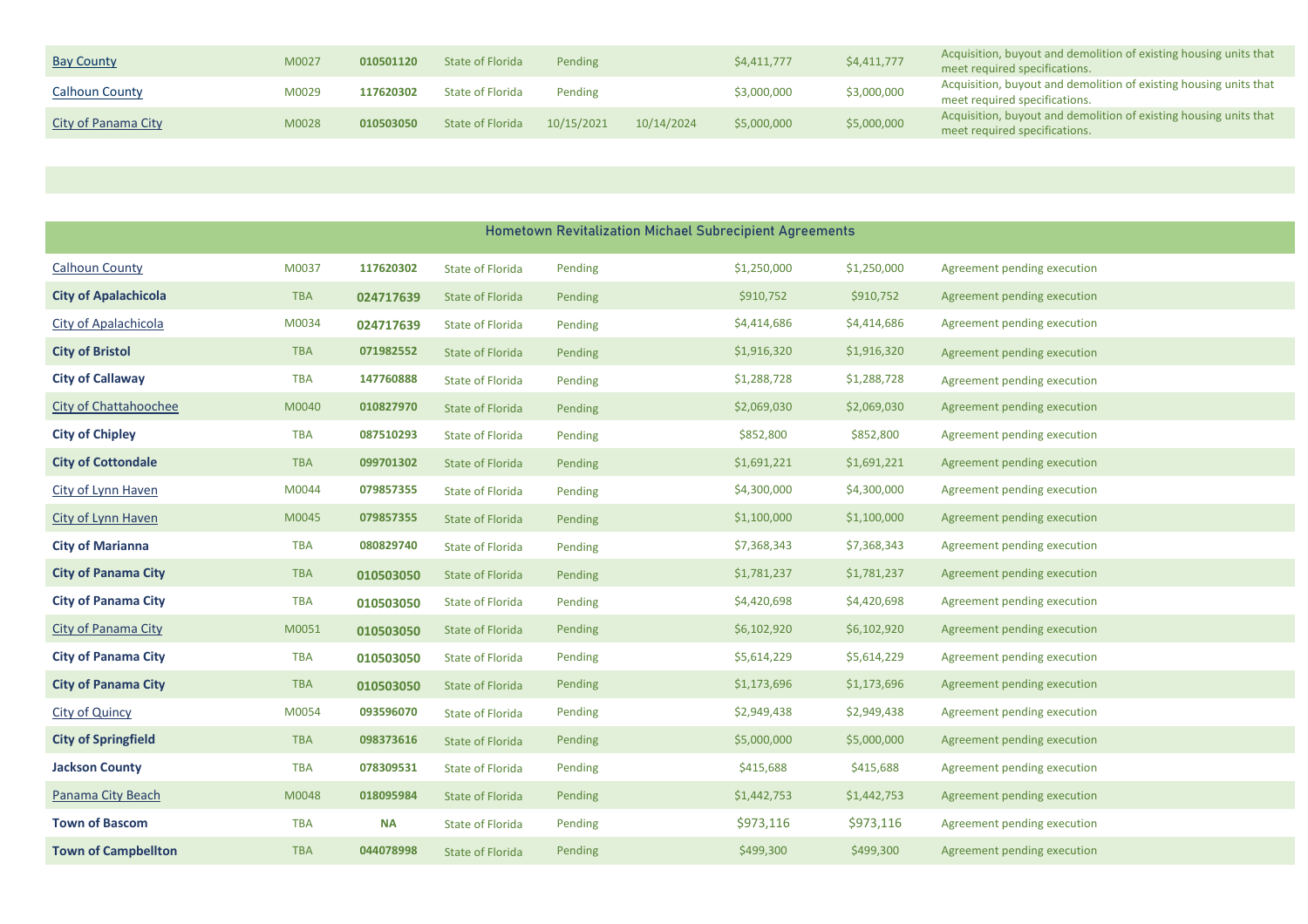| <b>Town of Malone</b> | M0046 | 005889911 | State of Florida | Pending | \$424,408 | \$424,408 | Agreement pending execution |
|-----------------------|-------|-----------|------------------|---------|-----------|-----------|-----------------------------|
| Town of Sneads        | M0055 | 044078988 | State of Florida | Pending | \$951,762 | \$951,762 | Agreement pending execution |

|                              |       |           |                         |           |            |           | Hazard Mitigation Grant Program-Match Funding, Michael Subrecipient Agreements |                                                                                                                      |
|------------------------------|-------|-----------|-------------------------|-----------|------------|-----------|--------------------------------------------------------------------------------|----------------------------------------------------------------------------------------------------------------------|
| <b>Bay County</b>            | M0057 | 010501120 | <b>State of Florida</b> | 2/2/2022  | 5/31/2023  | \$99,477  | \$99,477                                                                       | 911 Radio Tower Generators                                                                                           |
| <b>Bay County</b>            | M0058 | 010501120 | <b>State of Florida</b> | 2/15/2022 | 5/31/2022  | \$136,823 | \$136,823                                                                      | Deer Point Dam Potable Water System Relocation                                                                       |
| <b>Bay County</b>            | M0059 | 010501120 | <b>State of Florida</b> | 2/25/2022 | 5/31/2023  | \$73,776  | \$73,776                                                                       | Bay County criminal justice saferoom                                                                                 |
| <b>Bay County</b>            | M0060 | 010501120 | <b>State of Florida</b> | 2/2/2022  | 3/31/2022  | \$23,889  | \$23,889                                                                       | Construction of a potable water line connecting to EOC existing<br>potable water distribution network in Bay County. |
| <b>Bay County</b>            | M0061 | 010501120 | <b>State of Florida</b> | 2/14/2022 | 5/31/2023  | \$58,425  | \$58,425                                                                       | Construction of a potable water line connecting to EOC existing<br>potable water distribution network in Bay County. |
| <b>Bay County</b>            | M0062 | 010501120 | <b>State of Florida</b> | 2/2/2022  | 5/31/2022  | \$50,438  | \$50,438                                                                       | Bay County Sheriffs headquarter jail, generator                                                                      |
| <b>Bay County</b>            | M0059 | 010501120 | <b>State of Florida</b> | 2/25/2022 | 5/31/2023  | \$73,776  | \$73,776                                                                       | Bay County criminal justice saferoom                                                                                 |
| <b>Bay County BOCC</b>       | M0069 | 010501120 | <b>State of Florida</b> | 2/4/2022  | 8/31/2023  | \$45,675  | \$45,675                                                                       | 9 <sup>th</sup> Street, Fuel Island Generator                                                                        |
| <b>Bay County BOCC</b>       | M0070 | 010501120 | <b>State of Florida</b> | 2/11/2022 | 11/30/2023 | \$339,822 | \$339,822                                                                      | Three fire stations, hardening.                                                                                      |
| <b>Bay County BOCC</b>       | M0071 | 010501120 | <b>State of Florida</b> | 2/11/2022 | 5/31/2023  | \$737,356 | \$737,356                                                                      | 36 lift station by-pass pump mitigation                                                                              |
| <b>Bay County BOCC</b>       | M0072 | 010501120 | <b>State of Florida</b> | 2/4/2022  | 5/31/2023  | \$45,675  | \$45,675                                                                       | Majette Fuel Island Generator                                                                                        |
| <b>Bay County BOCC</b>       | M0073 | 010501120 | <b>State of Florida</b> | 2/3/2022  | 7/31/2023  | \$60,990  | \$60,990                                                                       | Vecuna Home Acquisition and Demolition                                                                               |
| <b>Bay County BOCC</b>       | M0074 | 010501120 | <b>State of Florida</b> | 2/11/2022 | 7/31/2023  | \$963,150 | \$963,150                                                                      | <b>Williams Bayou Pump Station Generator</b>                                                                         |
| <b>Calhoun County</b>        | M0078 | 117620302 | <b>State of Florida</b> | Pending   |            | \$119,235 | \$119,235                                                                      | Agreement pending execution.                                                                                         |
| <b>City of Chattahoochee</b> | M0064 | 010827970 | <b>State of Florida</b> | Pending   |            | \$239,228 | \$239,228                                                                      | Agreement pending execution.                                                                                         |
| <b>City of Blountstown</b>   | M0077 | 087510236 | <b>State of Florida</b> | Pending   |            | \$35,961  | \$35,961                                                                       | Agreement pending execution.                                                                                         |
| City of Lynn Haven           | M0083 | 079857355 | <b>State of Florida</b> | Pending   |            | \$390,675 | \$390,675                                                                      | Agreement pending execution.                                                                                         |
| City of Lynn Haven           | M0084 | 079857355 | <b>State of Florida</b> | 3/7/2022  | 8/31/2022  | \$13,470  | \$13,470                                                                       | <b>Bradley Circle drainage</b>                                                                                       |
| City of Lynn Haven           | M0085 | 079857355 | <b>State of Florida</b> | 3/7/2022  | 9/30/2022  | \$17,970  | \$17,970                                                                       | Dundee Lane drainage                                                                                                 |
| City of Lynn Haven           | M0086 | 079857355 | <b>State of Florida</b> | Pending   |            | \$170,604 | \$170,604                                                                      | Agreement pending execution.                                                                                         |
| City of Lynn Haven           | M0087 | 079857355 | <b>State of Florida</b> | Pending   |            | \$42,236  | \$42,236                                                                       | Agreement pending execution.                                                                                         |
| City of Lynn Haven           | M0088 | 079857355 | <b>State of Florida</b> | Pending   |            | \$513,743 | \$513,743                                                                      | Agreement pending execution.                                                                                         |
| City of Lynn Haven           | M0089 | 079857355 | <b>State of Florida</b> | Pending   |            | \$140,748 | \$140,748                                                                      | Agreement pending execution.                                                                                         |
| City of Marianna             | M0090 | 080829740 | <b>State of Florida</b> | Pending   |            | \$227,295 | \$227,295                                                                      | Agreement pending execution.                                                                                         |